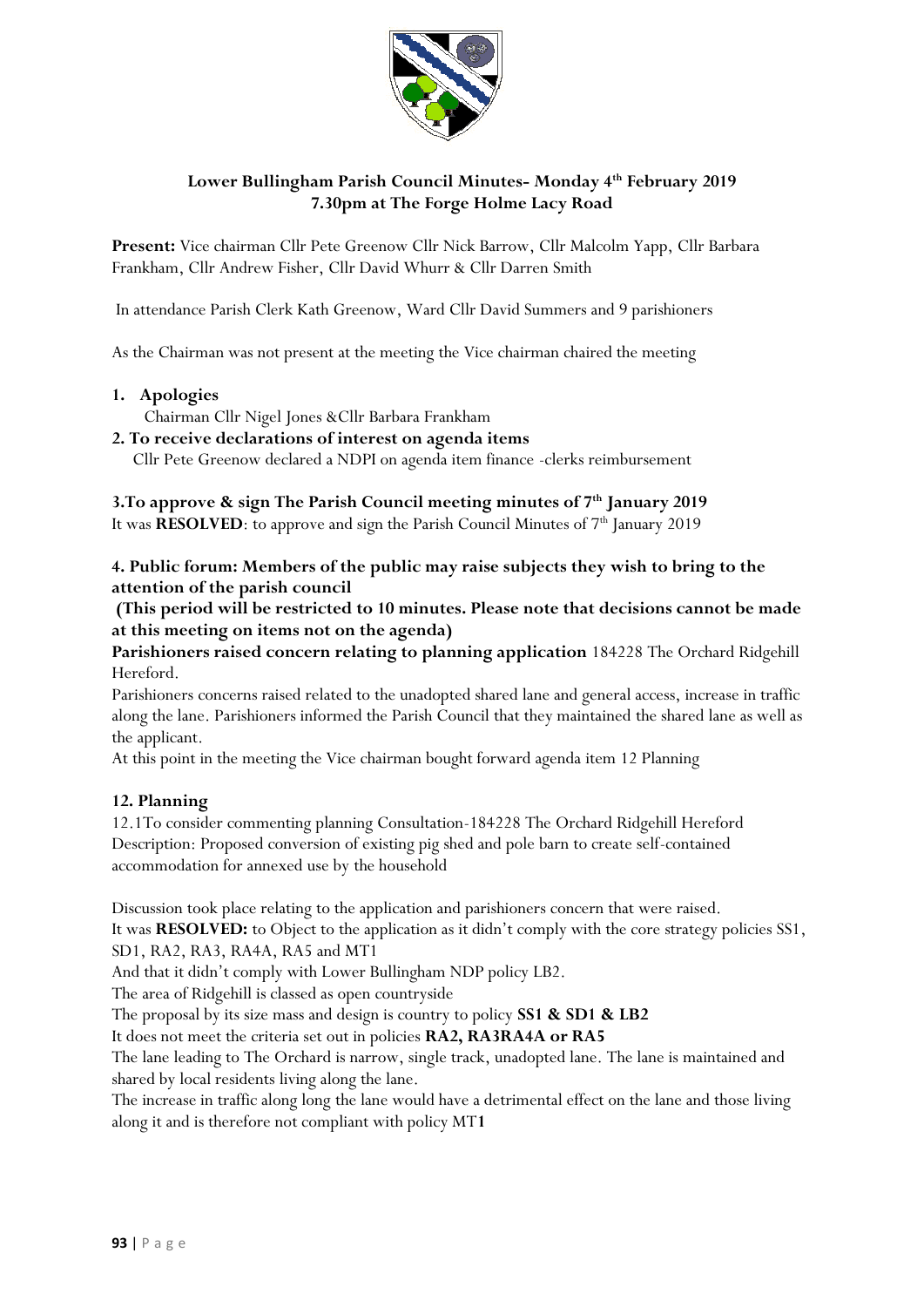It was **RESOLVED:** that should the application go to Herefordshire Council Planning Committee Cllr Peter Greenow or Cllr Darren Smith would attend and speak on behalf of the Parish Council outlining the Parish Councils objection to the application

## **5.Reports**

5.1Ward Cllrs report The ward Cllr gave a verbal report on the recent EZ stakeholder group meeting

### **6 Lengthsman**

6.1 To identify work to be carried out by lengthsman.

It was **RESOLVED:** that the lengthsman inspects the Parish Council grit bins and top up as required. The grit bin at Goodwin Way needs topping up. Clerk to Contact Balfour Beatty to request the bin is topped up. It was **RESOLVED:** to ask the lengthsman would inspection of the ditches along Ridgehill near Radnor House and Red House and attend to the ditches and placing of grips as required.

### **7.Footpaths**

7.1 To identify Footpaths work to be carried out by lengthsman No further work identified

## **8.Highway road issues**

8.1 To consider Highways issues for reporting top Balfour Beatty/Herefordshire

It was **RESOLVED:** that the clerk contacts BT regarding the leaning telephone pole at Redbrook.

## **9.Holme Lacy Road**

9.1 To consider invite to attend a stakeholder meeting at BBLP on Wednesday 13th February at 4.50pm It was **RESOLVED:** that Cllr Malcom Yapp would attend from the PC

### **10.Consultations**

10.1consider commenting on Enterprise Zone – Local Development Order Consultation It was **RESOLVED**: to make the following comment: The Parish Council suggests that the 5 hectares of employment land is not developed until the roundabout is in place as part of the Southern Urban Expansion area. Also access via Watery Lane from Holme Lacy road must not be permitted. Access to and from the employment land must be via the relief road only.

10.2 To consider commenting on the first draft of Herefordshire Minerals & Waste Local Plan It was **RESOLVED:** to make No comment

10.3 To consider commenting on Hereford Transport Package – Walking, Cycling, bus and Public space consultation

Deferred to the next Parish Council Meeting

### **11.Community Asset Transfer**

11.1To receive an update on the community asset transfer -open space adjoining St Clare's Court and consider next steps

It was **RESOLVED:** Not to continue with the asset transfer of land at St Clare's Court due to a number of issues relating to the mature trees and the wall, The wall is in need of major repair and the mature trees would need considerable work carried out on them . There is also an issue with vehicles parking on the open green space towards the back of the land near the gated off area which would need to be addressed by way of fencing, placing of boulders and would incur considerable cost.

The area is designated in Lower Bullinghams NDP and therefore if the land is disposed of via an asset transfer with another party the land MUST remain as open green space.

### **13. Finance**

13.1To note finance report